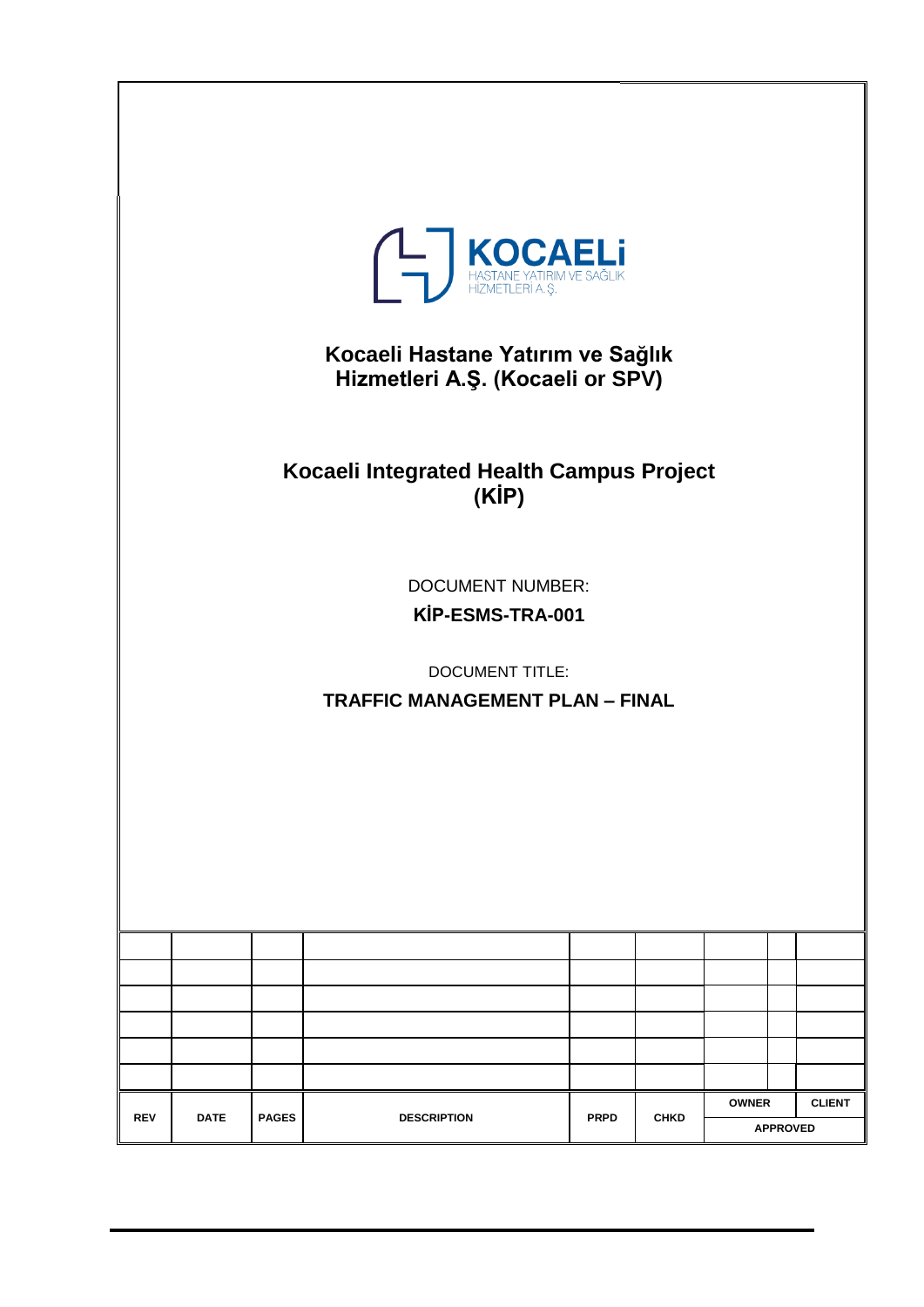#### <span id="page-1-0"></span>**PURPOSE SCOPE**

This Management Plan has been developed in accordance with SPV policies, the commitments undertaken by SPV in the ESA, Turkish regulatory framework, IFC Performance Standards (in Particular PS3 and PS4), IFC General and Sector specific EHS Guidelines, EBRD Performance Requirements (in Particular PR3 and PR4), OPIC Environmental and Social Policy Statement and EDC.

The purpose of this plan is to maintain traffic safety of the road and to prevent the risks which may outcome due to the fact that the traffic load available will increase during the construction phase of the Project. In addition, this management plan includes consideration of transport of hazardous materials and/or wastes through populated areas, where unavoidable, in coordination with community leaders and local authorities and traffic safety measures for the residents.

It includes guidelines and minimum requirements for EPC Contractor for defining its own procedure appropriate to the nature and scale of the Project Construction phase.

#### <span id="page-1-1"></span>**APPLICATION**

This Management Plan applies to the Project Construction phase only; the Operation phase aspects will be addressed in separate documents. It applies to construction work activities under the control of SPV, of EPC Contractor and Subcontractors and to all KİP employees.

#### <span id="page-1-2"></span>**DEFINITIONS**

| Kocaeli or SPV:                                                             | Kocaeli Hastane Yatırım ve Sağlık Hizmetleri A.Ş.                                                                                                                                                                                                                                                                                                          |
|-----------------------------------------------------------------------------|------------------------------------------------------------------------------------------------------------------------------------------------------------------------------------------------------------------------------------------------------------------------------------------------------------------------------------------------------------|
| Kocaeli Integrated Health Campus<br>Project (or "KIP" or simply "Project"): | Kocaeli Integrated Health Campus Project, being executed by SPV or<br>its affiliates                                                                                                                                                                                                                                                                       |
| EPC Contractor (or simply EPC):                                             | Gama - Türkerler Kocaeli Adi Ortaklığı & Gama Türkerler Dubai                                                                                                                                                                                                                                                                                              |
| Site Management:                                                            | All key managerial roles involved in the Construction Site management,<br>mainly referring to the EPC Contractor's personnel.                                                                                                                                                                                                                              |
| <b>Environmental and Social</b><br>Management System (ESMS)                 | The complete set of documents (including but not limited to: policies,<br>manuals, plans, procedures, work instruction and records) developed<br>to address, manage, monitor, audit and review the environmental,<br>social, health and safety aspects of the KİP, aimed at mitigating<br>potential ESHS risks and impacts and improving ESHS performance. |
| Guidelines to EPC Contractor                                                | Guidelines to EPC for the development of its own ESMS and associated<br>EPC Contractor Procedures appropriate to the nature and scale of the<br>Project are contained in SPV ESMS documentation. SPV ESMS<br>documentation, identify also minimum requirements and specific<br>responsibilities for EPC Contractor in line with the EPC contract.          |
| <b>Construction Site:</b>                                                   | The Construction Site includes all areas impacted in any manner by the<br>construction activities.                                                                                                                                                                                                                                                         |
| <b>Environmental and Social</b><br>Management Plans (ESMPs)                 | Plans issued by SPV addressing significant Environmental and Social<br>aspects (as identified in the ESA) by defining specific management<br>methods, mitigation measures, monitoring activities, reporting, auditing<br>and review.                                                                                                                       |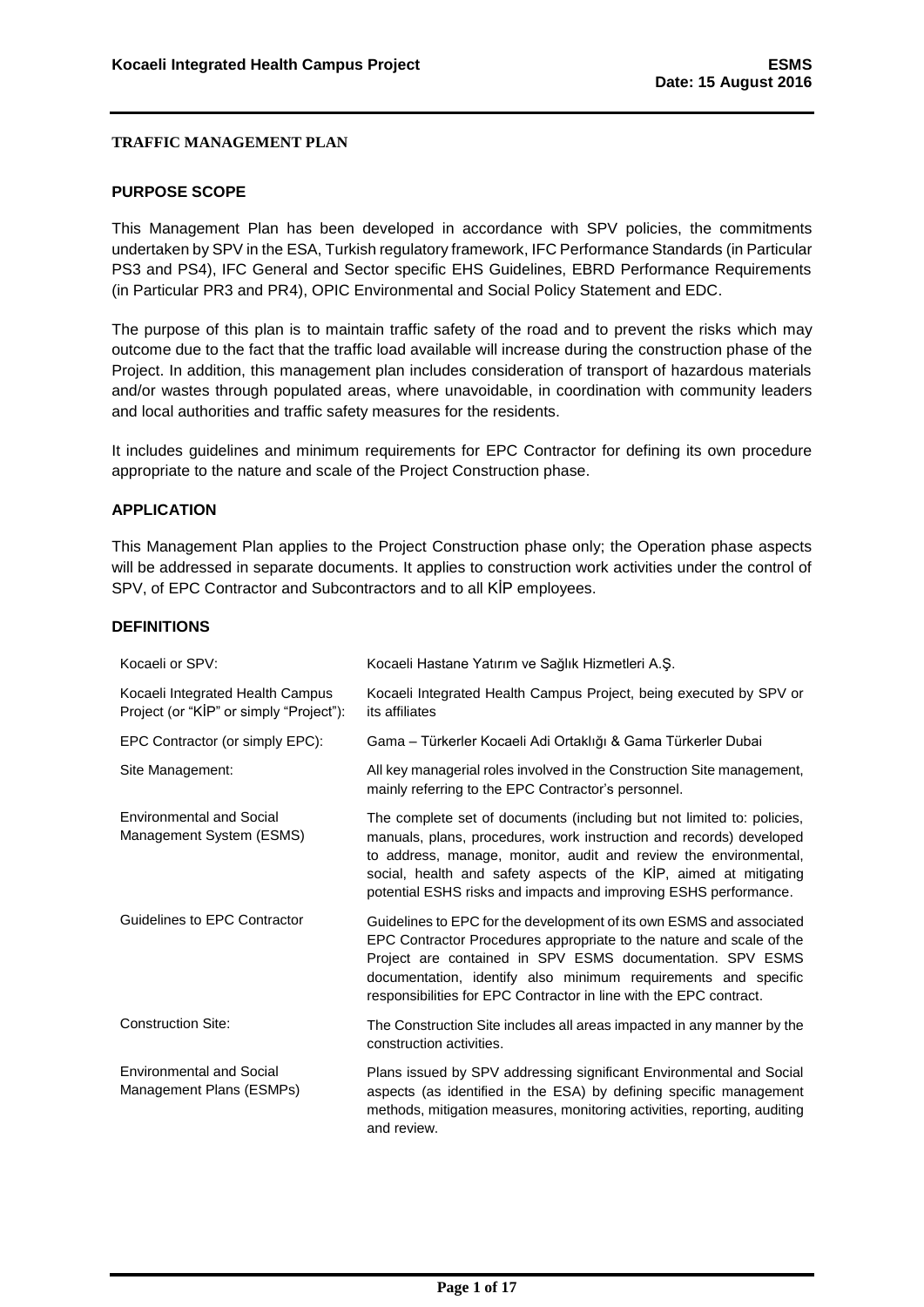| <b>EPC Contractor Procedure</b> | A procedure to be prepared by EPC, to be used by EPC to describe<br>how the mitigation and monitoring measures/actions outlined in SPV<br>ESMPs are actually implemented. |
|---------------------------------|---------------------------------------------------------------------------------------------------------------------------------------------------------------------------|
|---------------------------------|---------------------------------------------------------------------------------------------------------------------------------------------------------------------------|

#### <span id="page-2-0"></span>**ACRONYMS**

| KİP          | Kocaeli Integrated Health Campus Project          |
|--------------|---------------------------------------------------|
| <b>SPV</b>   | Kocaeli Hastane Yatırım ve Sağlık Hizmetleri A.Ş. |
| Golder       | Golder Associates Turkey Ltd. Sti.                |
| <b>BAT</b>   | <b>Best Available Technology</b>                  |
| <b>CRD</b>   | <b>Community Relation Department</b>              |
| <b>CRO</b>   | <b>Community Relation Officer</b>                 |
| <b>EBRD</b>  | European Bank for Reconstruction and Development  |
| <b>EDC</b>   | <b>Export Development Canada</b>                  |
| <b>EHS</b>   | Environmental, Health and Safety                  |
| <b>EPC</b>   | <b>Engineering Procurement and Construction</b>   |
| <b>EPRP</b>  | Emergency Preparedness and Response Plan          |
| ES           | <b>Environmental and Social</b>                   |
| <b>ESHS</b>  | Environmental, Social Health and Safety           |
| <b>ESA</b>   | <b>Environmental and Social Assessment</b>        |
| ESMP(s)      | Environmental and Social Management Plan(s)       |
| <b>ESMS</b>  | Environmental and Social Management System        |
| <b>ESAP</b>  | Environmental and Social Action Plan              |
| EU           | European Union                                    |
| <b>GHG</b>   | Greenhouse Gas                                    |
| <b>GIIP</b>  | Good International Industry Practice              |
| <b>HRD</b>   | Human Resources Department                        |
| <b>HRM</b>   | Human Resources Manager                           |
| HS (or OHS)  | (Occupational) Health and Safety                  |
| <b>IFC</b>   | International Finance Corporation                 |
| <b>ISO</b>   | International Organization for Standardization    |
| <b>KPI</b>   | Key Performance Indicators                        |
| <b>OHSAS</b> | Occupational Health and Safety Assessment Scheme  |
| <b>OPIC</b>  | Overseas Private Investment Corporation           |
| <b>PR</b>    | Performance Requirement (issued by EBRD)          |
| PS           | Performance Standard (issued by IFC)              |
| QRA          | <b>Quantitative Risk Analysis</b>                 |
| <b>SEP</b>   | Stakeholder Engagement Plan                       |
| <b>WHO</b>   | <b>World Health Organization</b>                  |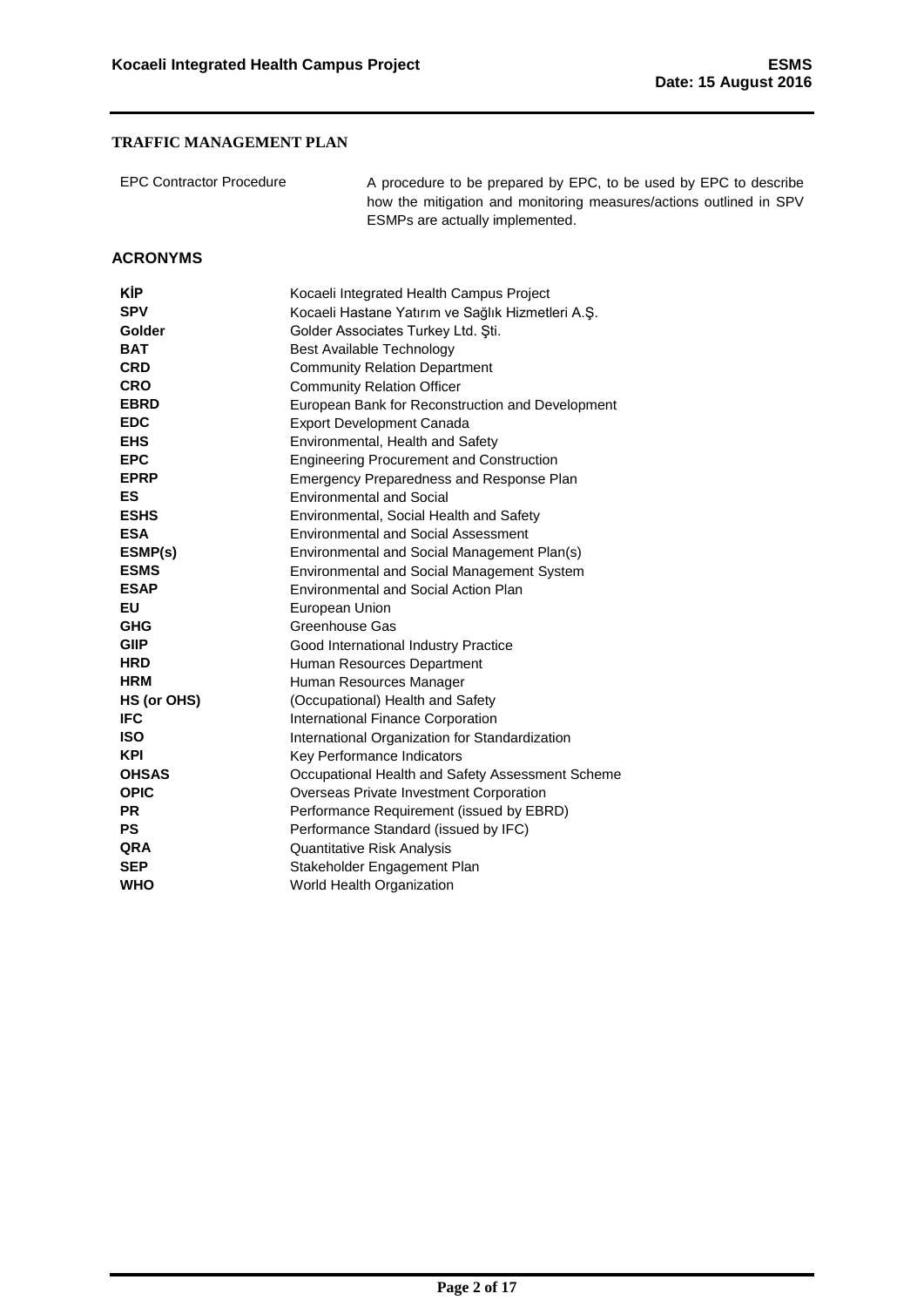# **TABLE of CONTENTS**

| 1.0 |  |
|-----|--|
| 2.0 |  |
|     |  |
|     |  |
|     |  |
| 3.0 |  |
|     |  |
|     |  |
| 4.0 |  |
|     |  |
|     |  |
| 5.0 |  |
| 6.0 |  |
| 7.0 |  |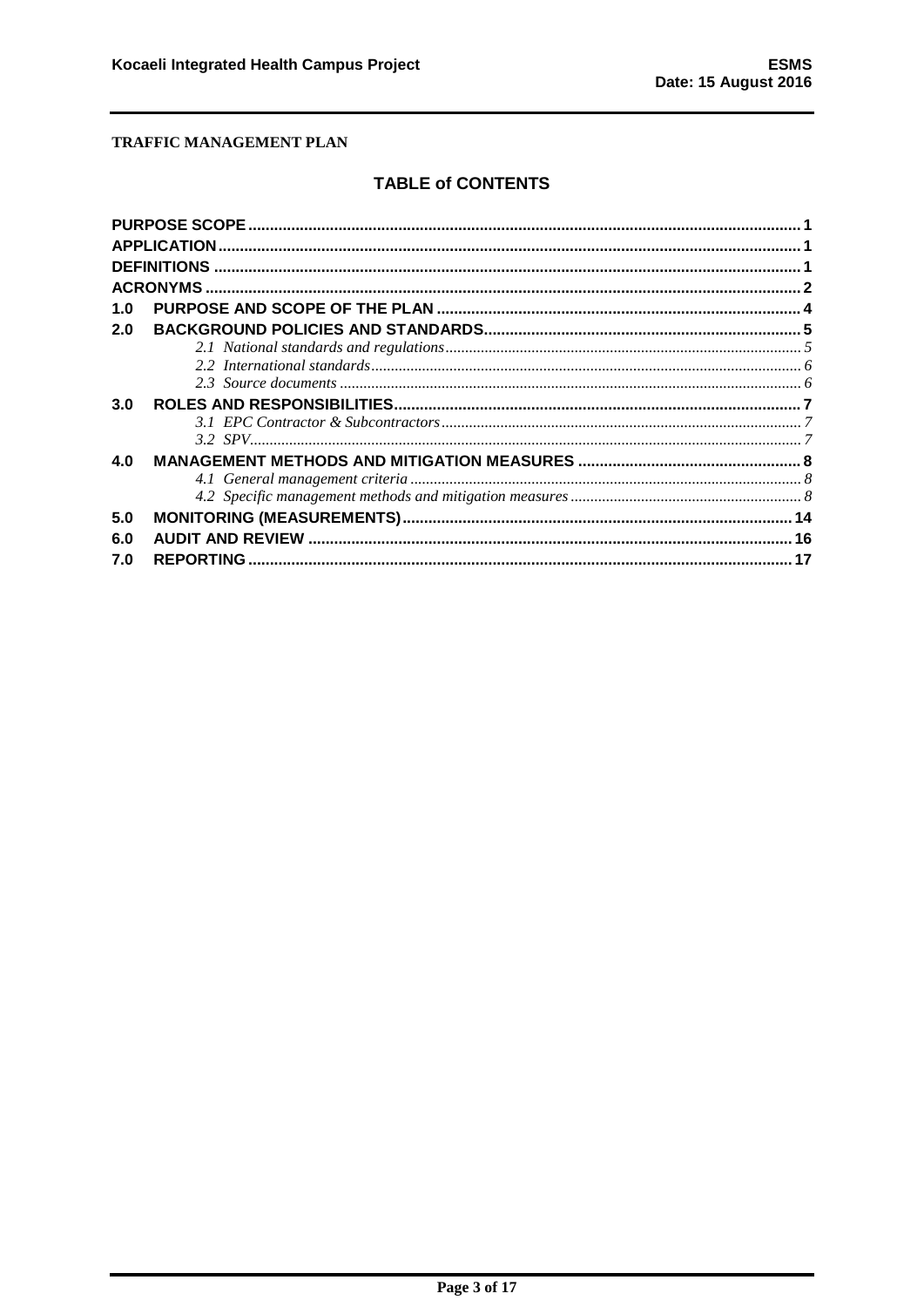#### <span id="page-4-0"></span>**1.0 PURPOSE AND SCOPE OF THE PLAN**

This Management Plan has been developed in accordance with SPV policies, the commitments undertaken by SPV in the ESA, Turkish regulatory framework, IFC Performance Standards (in Particular PS3 and PS4), IFC General and Sector Specific EHS Guidelines, EBRD Performance Requirements (in Particular PR3 and PR4), OPIC Environmental and Social Policy Statement and EDC. Where no national regulation or international standard/guideline applies, it considers the adoption of Good International Industry Practices (GIIP).

This management plan describes the requirements for the management of traffic during Construction phase and basic traffic safety measures for the residents.

Traffic Management Plan identifies the measures aimed at minimizing impacts of the traffic generated by the Project. In particular it is aimed at maintaining traffic safety of the road and to prevent the risks which may outcome due to the fact that the traffic load available will increase during the construction phases of the Project. This plan also set out the basic traffic safety measures for the residents. The detailed measures will be identified in the EPC Contractor's specific Traffic Management Procedure. This plan will be reorganized for Operation phase.

The Management Plan includes guidelines and minimum requirements for EPC Contractor for defining its own procedure appropriate to the nature and scale of the Project Construction phase.

| <b>Source</b>    | <b>Document Title</b>                             |
|------------------|---------------------------------------------------|
| KİP-ESMS-HAZ-001 | Hazardous Material Management and Monitoring Plan |
| KİP-ESMS-GRM-001 | Grievance Mechanism Procedure                     |
| KİP-ESMS-WAM-001 | Waste Management Plan                             |
| KİP-ESMS-SPL-001 | Spill Response Plan                               |
| KİP-ESMS-CHS-001 | Community Health and Safety Plan                  |

This Plan has to be read in conjunction with the ESMS documentation listed below: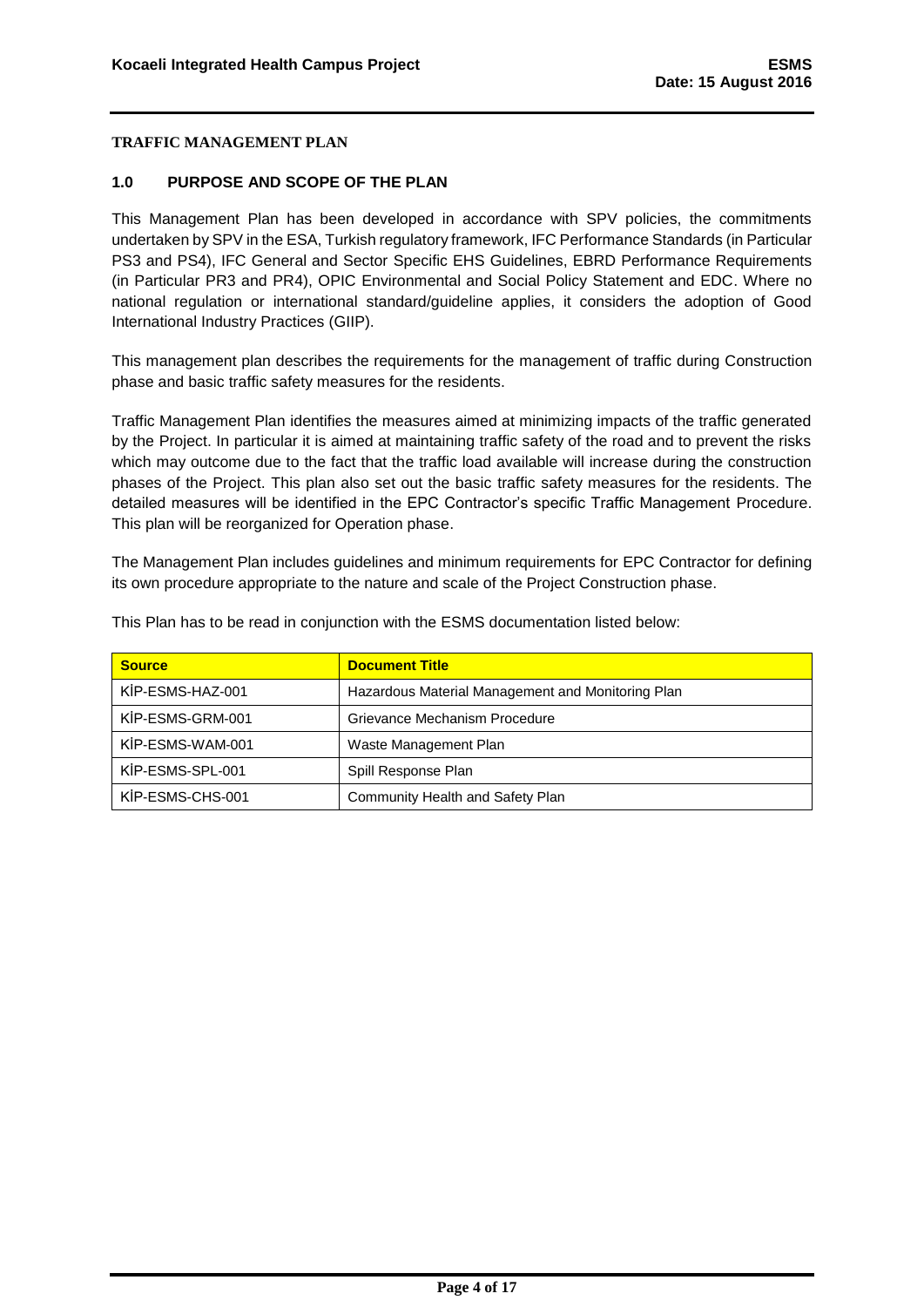#### <span id="page-5-0"></span>**2.0 BACKGROUND POLICIES AND STANDARDS**

This section includes the policies, standards and requirements of reference for this plan that are applicable, but not limited to, for the Project during Construction phase.

A number of qualitative performance parameters have been identified in section 4 and 5 below, derived from ESA commitments, Turkish regulation, IFC Performance Standards, EHS Guidelines, EBRD Performance Requirements, OPIC Environmental and Social Policy Statement and EDC as well as from GIIP.

#### *2.1 National standards and regulations*

<span id="page-5-1"></span>

| <b>TITLE</b>                                                                                                  | <b>Turkish Official Gazette</b><br><b>Number and Date</b> |
|---------------------------------------------------------------------------------------------------------------|-----------------------------------------------------------|
| Air quality                                                                                                   |                                                           |
| Regulation on Control of Exhaust Gas Emission and Quality of Fuel and Diesel                                  | 28837, 30/11/2013                                         |
| Regulation on Decreasing the Ozone Depleting Materials                                                        | 27052, 12/11/2008                                         |
| Regulation on Reduction of Sulfur Content of Some Fuel Types                                                  | 27368, 06/10/2009                                         |
| Regulation on Monitoring Green House Gas Emissions                                                            | 28274, 25/04/2012                                         |
| <b>Waste Management</b>                                                                                       |                                                           |
| Regulation on Control of Excavation Soil and Construction Debris                                              | 25406, 18/03/2004                                         |
| Regulation on Control of Waste Batteries and Accumulators                                                     | 25569, 31/08/2004                                         |
| Regulation on Wastes Generated from the Use of Radioactive Materials                                          | 25571, 02/09/2004                                         |
| Regulation on Control of Medical Wastes                                                                       | 25833, 22/07/2005                                         |
| Regulation on Control of End of Life Tires                                                                    | 26357, 25/11/2006                                         |
| Regulation on Control of PCB and PCTs                                                                         | 26739, 27/12/2007                                         |
| Regulation on Control of Waste Oil                                                                            | 26952, 30/07/2008                                         |
| Regulation on Control of End of Life Vehicles                                                                 | 27448, 30/12/2009                                         |
| Regulation on Landfills (Regular Storage of Wastes)                                                           | 27533, 26/03/2010                                         |
| Regulation on Waste Incineration                                                                              | 27721, 06/10/2010                                         |
| Notice on Recycling of Certain Non-hazardous Wastes                                                           | 27967, 17/06/2011                                         |
| Regulation on Control of Packaging Wastes                                                                     | 28035, 24/08/2011                                         |
| Regulation on Control of Waste Electrical and Electronic Goods                                                | 28300, 22/05/2012                                         |
| Regulation on Management of Radioactive Wastes                                                                | 28582, 09/03/2013                                         |
| Regulation on Waste Management                                                                                | 29314, 02/04/2015                                         |
| Regulation on Control of Vegetative Oils                                                                      | 29378, 06/06/2015                                         |
| <b>Hazardous Materials</b>                                                                                    |                                                           |
| Regulation on the Transportation of Hazardous Goods by Road                                                   | 28801, 24/10/2013                                         |
| Regulation on Preparation and Distribution of Material Safety Data Sheets on<br>Hazardous Materials and Aids. | 27092, 26/12/2008                                         |
| Regulation on the Safely Transportation of Radioactive Materials                                              | 25869, 08/07/2005                                         |
| <b>Noise</b>                                                                                                  |                                                           |
| Regulation on Evaluation and Management of Environmental Noise                                                | 27601, 04/06/2010                                         |
| <b>Occupational Health and Safety</b>                                                                         |                                                           |
| Regulation on Personnel Protective Equipment                                                                  | 26361, 29/11/2006                                         |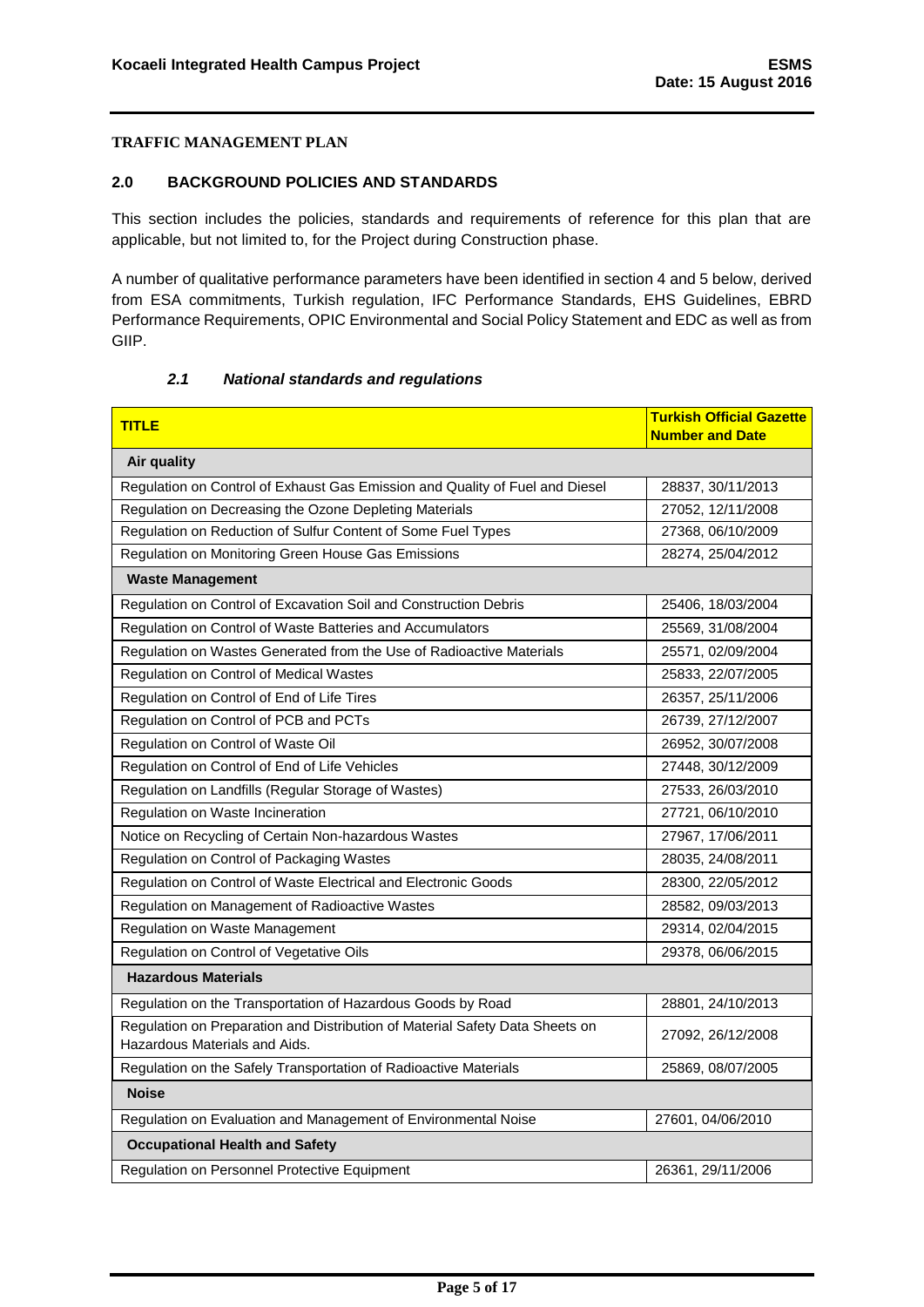| <u>I TITLE</u>                                                                                                                                                                    | <b>Turkish Official Gazette</b><br><b>Number and Date</b> |
|-----------------------------------------------------------------------------------------------------------------------------------------------------------------------------------|-----------------------------------------------------------|
| Regulation on Procedures and Principles of Health and Safety Training for<br><b>Employees</b>                                                                                     | 28648, 15/05/2013                                         |
| Regulation on Use of Personnel Protective Equipment in Workplaces                                                                                                                 | 28695, 02/07/2013                                         |
| Regulation on Health and Safety Signs                                                                                                                                             | 28762, 11/09/2013                                         |
| <b>Traffic Management</b>                                                                                                                                                         |                                                           |
| <b>Traffic Law</b>                                                                                                                                                                | 18195, 18/10/1983                                         |
| Regulation on Highway Traffic                                                                                                                                                     | 23053, 18/07/1997                                         |
| <b>Regulation on Traffic Signs</b>                                                                                                                                                | 18789, 19/06/1985                                         |
| Regulation on the Road Traffic Safety Provisions during Road Works and Other<br>Lightings and Signings Used during the Works outside the Road or at the Soft<br>Verge of the Road | 18789, 19/06/1985                                         |

#### *2.2 International standards*

<span id="page-6-0"></span>

| <b>Source</b>                                              | <b>Document Title</b>                                                                      |
|------------------------------------------------------------|--------------------------------------------------------------------------------------------|
| The Equator Principles Association                         | The Equator Principles, June 2013                                                          |
| IFC - International Finance Corp.                          | IFC Performance Standards (PS) and Guidance Notes GN)                                      |
| IFC - International Finance Corp.                          | <b>IFC PS3 Resource Efficiency and Pollution Prevention</b>                                |
| IFC - International Finance Corp.                          | <b>IFC PS4 Community Health, Safety, and Security</b>                                      |
| IFC - International Finance Corp.                          | <b>IFC General EHS Guidelines: Environmental</b>                                           |
| IFC - International Finance Corp.                          | <b>IFC General EHS Guidelines: Occupational Health and Safety</b>                          |
| IFC - International Finance Corp.                          | <b>IFC General EHS Guidelines: Community Health and Safety</b>                             |
| IFC - International Finance Corp.                          | <b>IFC General EHS Guidelines: Construction and Decommissioning</b>                        |
| EBRD - European Bank for<br>Reconstruction and Development | <b>EBRD PR 3 - Resource Efficiency and Pollution Prevention and</b><br>Control             |
| EBRD - European Bank for<br>Reconstruction and Development | <b>EBRD PR 4 – Health and Safety</b>                                                       |
| <b>OPIC - Overseas Private Investment</b><br>Corporation   | <b>OPIC Environmental and Social Policy Statements</b>                                     |
| International Organization for<br>Standardization          | ISO 14001:2004 - Environmental management systems --<br>Requirements with guidance for use |
| <b>OHSAS Project Group</b>                                 | OHSAS 18001 - Occupational health and safety management systems<br>- Requirements          |

# *2.3 Source documents*

<span id="page-6-1"></span>This section presents source documents, i.e. documents where SPV commitments are sourced from and that are the trigger for the development and implementation of the ESMPs and in general of the ESMS documentation. They are in turn based on Turkish regulatory framework, EBRD Performance Requirements, IFC Performance Standard and Guidelines and OPIC Environmental and Social Policy Statement.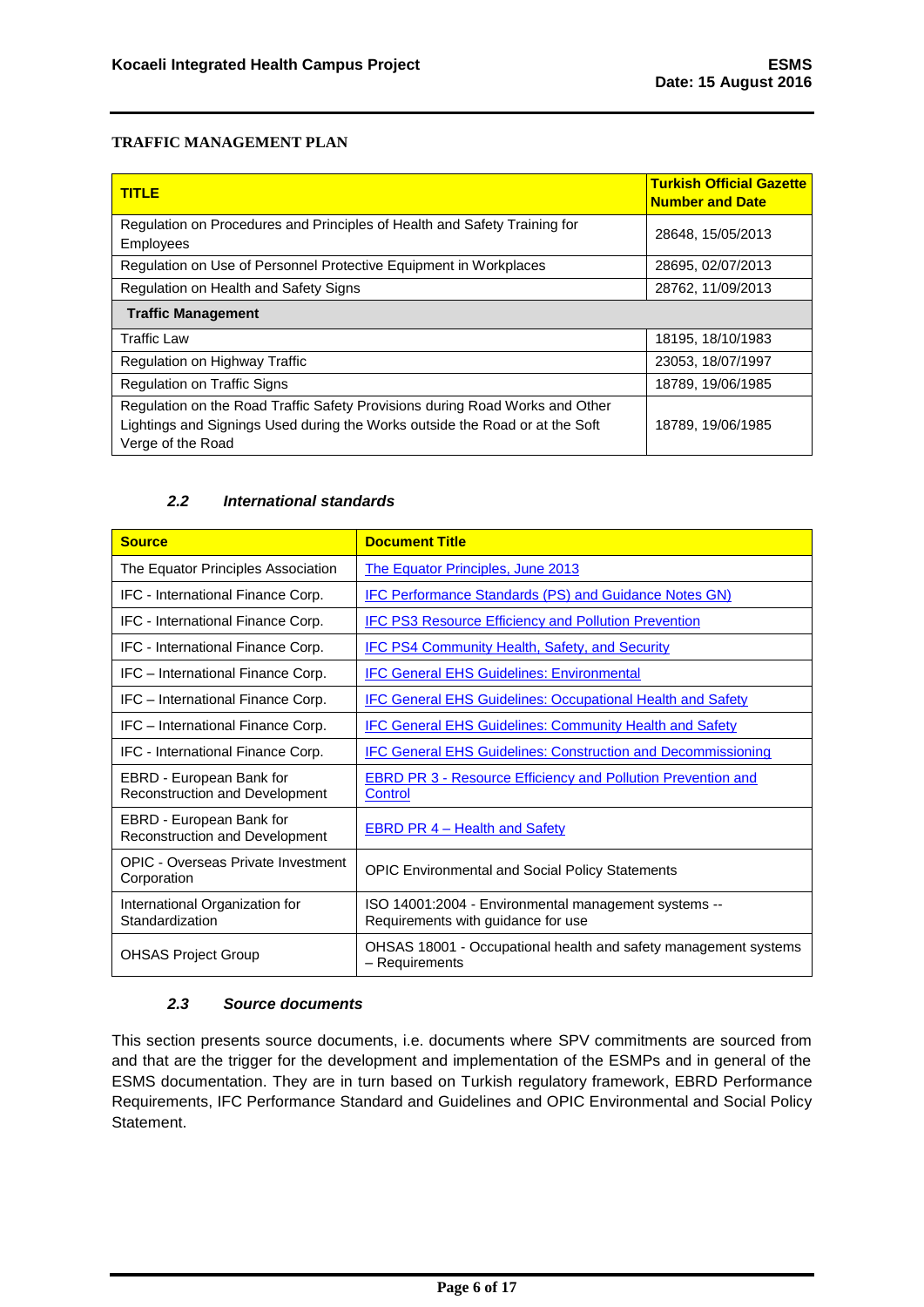| <b>Document ID</b> | <b>Document Title</b>                             |
|--------------------|---------------------------------------------------|
| ESA Report         | Environmental Social Assessment (January, 2016)   |
| KİP-ESMS-SEP-001   | SEP - Stakeholder Engagement Plan (January, 2016) |

#### <span id="page-7-0"></span>**3.0 ROLES AND RESPONSIBILITIES**

Principal roles and responsibilities for the implementation of this plan are outlined below.

#### *3.1 EPC Contractor & Subcontractors*

<span id="page-7-1"></span>EPC Contractor has to ensure sufficient and qualified resources are allocated on an ongoing basis to achieve effective implementation of this Management Plan.

EPC Contractor have to ensure the effective implementation of this plan by issuing its own Management Procedure addressing, detailing and customizing specific actions, measures and monitoring activities under EPC Contractor's responsibility. The EPC Contractor Procedure has to include a description of allocated resources, responsibilities and communication procedures to relevant personnel.

EPC Contractor has to provide relevant monitoring data and monitoring reports to SPV as indicated in section 7 "Reporting" of this plan.

If any Subcontractor is involved, it is responsible for duly implementing requirements included in EPC Contractor's Procedure under the Contractor supervision.

### *3.2 SPV*

<span id="page-7-2"></span>SPV Management has to ensure sufficient and qualified resources are allocated on an ongoing basis to achieve effective implementation of actions, measures and monitoring activities under SPV's responsibility. SPV Management is responsible for:

- Management Plan final approval;
- taking appropriate actions to address major Non-Conformities based on audit reports, performance monitoring reports and on HSE Manager proposed approach.

SPV HSE Manager is responsible for:

- ensuring that this Management Plan is up to date and appropriate to the nature and scale of the KİP and ensuring that this Management Plan is implemented effectively by EPC Contractor;
- ensuring that action/measures and monitoring activities directly under SPV responsibilities are carried out timely and adequately according to this Management Plan requirements;
- proposing to SPV Management, if necessary, amendments and/or updates to this Management Plan and issuing plan revisions;
- programming inspections and audit activities to ensure the correct implementation of this Management Plan and of EPC Contractor's Procedure;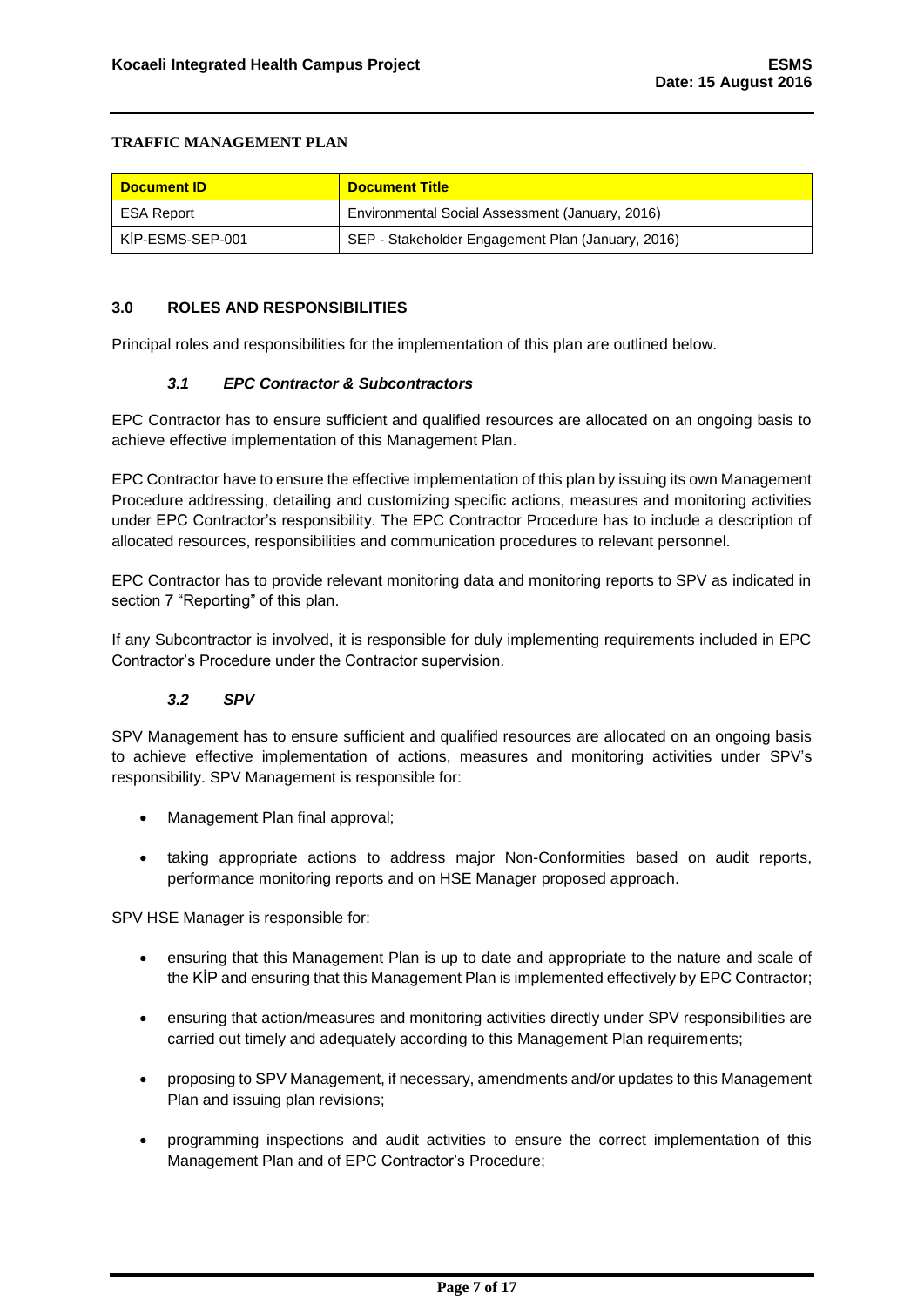- addressing Non-Conformities through the definition of Preventive/Corrective actions;
- bringing major Non-Conformities immediately to the attention of SPV Management;
- collecting, organizing and reviewing monitoring data and performance monitoring reports from EPC Contractor and providing summary results of such reports to SPV Management, to stakeholders and to the Lenders.

#### <span id="page-8-0"></span>**4.0 MANAGEMENT METHODS AND MITIGATION MEASURES**

#### *4.1 General management criteria*

<span id="page-8-1"></span>Traffic Management Plan includes;

- The identification of the transportation routes for the goods and material to and from Project area; consideration of transport of hazardous materials and/or wastes through populated areas, where unavoidable, and coordination with community leaders and local authorities
- Definition of the access roads
- Definition of the speed limits
- Details of the training program for drivers
- Transportation of workforce
- Development of access road register
- Assessment of existing and new access roads before use
- Site specific mitigations to control traffic/ labor safety/ community safety/ impacts to environmentally sensitive areas
- Signage of the roads
- Requirements for vehicle maintenance and inspection
- Training programs for the community

In addition, all the vehicles used within the scope of the project will obey the speed limits defined by the regulations. There are speed limits depending on the type of vehicles and roads identified in Traffic Law No: 2918 and Regulation on Highway Traffic.

The additional vehicle load, vehicle type and count that may be observed in the highway to be used during the construction of the Project will be determined.

### *4.2 Specific management methods and mitigation measures*

<span id="page-8-2"></span>The following table details the management methods and mitigation measures/actions identified for traffic management in the Construction phase.

For each method and measure/action identified, the table shows:

• The identification code (ID);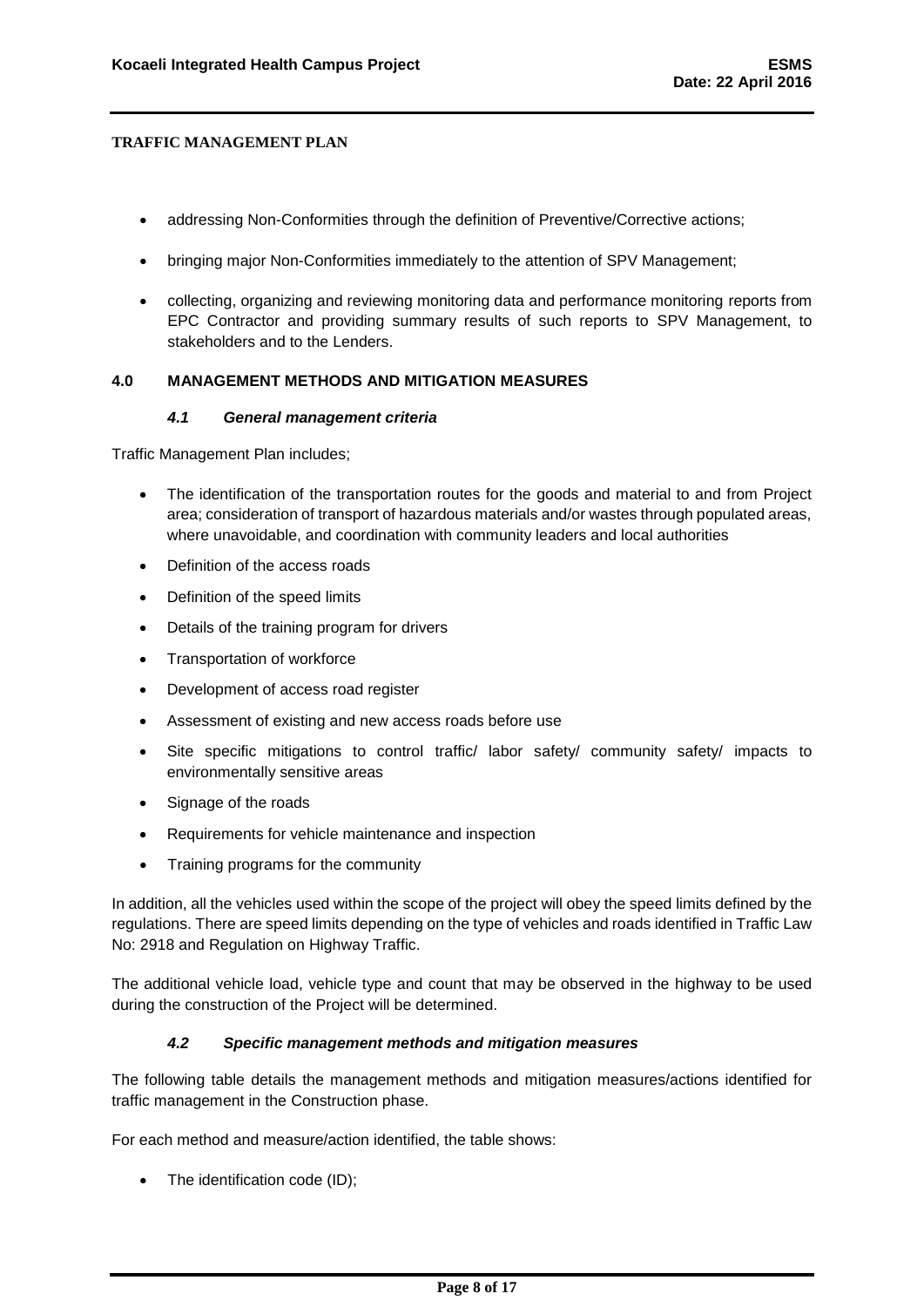- the reference (or source) documents (i.e. ESA, Turkish standard, permits, IFC Performance Standards and EHS Guidelines, EBRD Performance Requirements, OPIC or other GIIP);
- frequency/timing of the measure/action, as applicable;
- Key Performance Indicator (KPI), if applicable, and related quantitative target or qualitative acceptance criteria; and
- the related responsibility for implementing the measure/action.

For the measures actions where no KPI can be identified the cells reports "n.a." (not applicable). In this case an on/off acceptance criteria will apply; in other words the acceptance criteria set is a qualitative one, such as "the measure/action has been implemented effectively".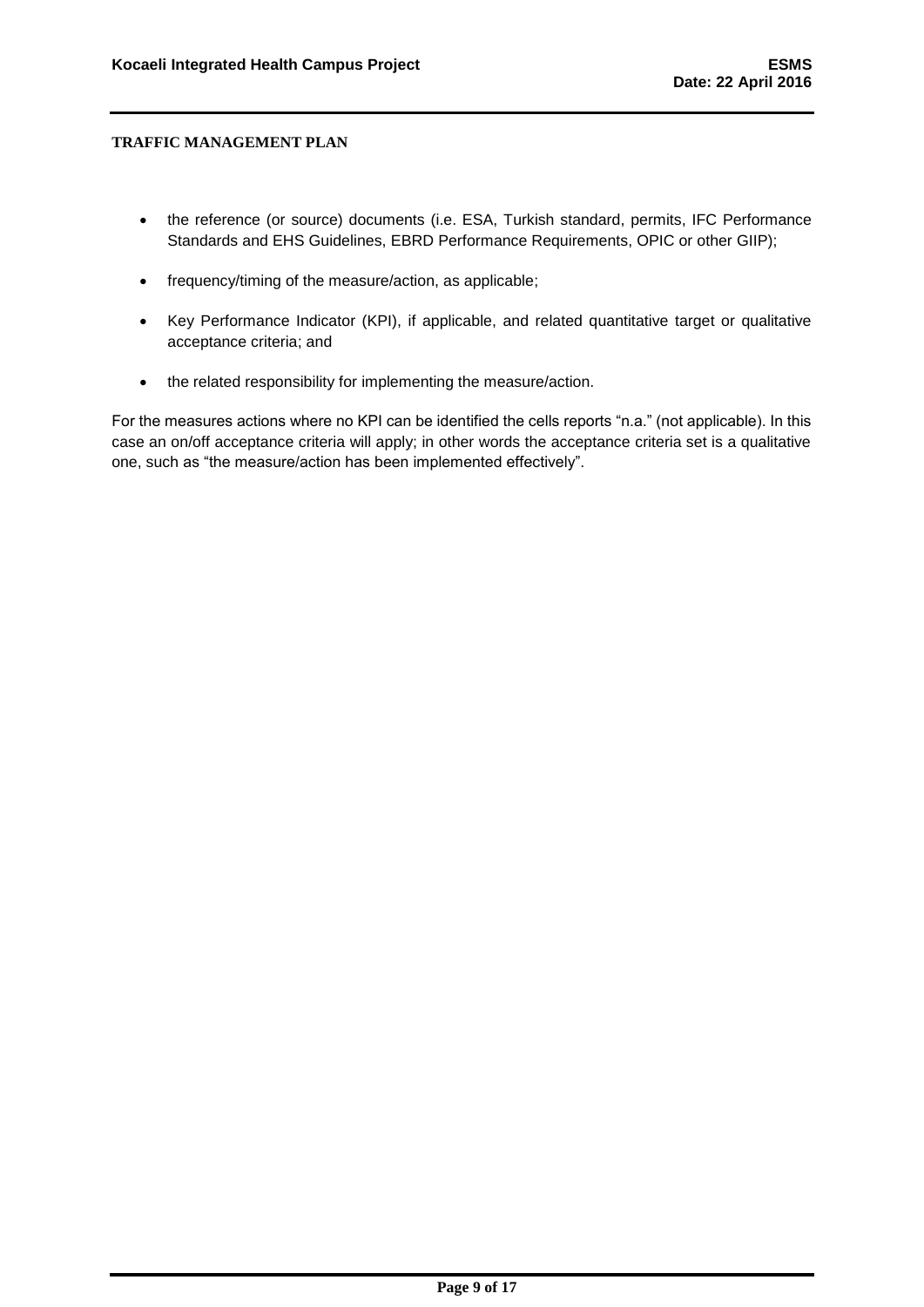| ID.           | Source doc.                       | <b>Mitigation Action/Measure description</b>                                                                                                                                                                                                                                                                                                                                                                                                                                                                                                                                                                                                                                                                                                                                                                                                                                                                                                                                                                                                                                                                                                                                                                                                                                                                                                                                   | Frequency/<br><b>Timing</b> | <b>KPI</b> | Target/<br>Acceptance<br>criteria                        | Responsi-<br><b>bilities</b> |  |  |  |
|---------------|-----------------------------------|--------------------------------------------------------------------------------------------------------------------------------------------------------------------------------------------------------------------------------------------------------------------------------------------------------------------------------------------------------------------------------------------------------------------------------------------------------------------------------------------------------------------------------------------------------------------------------------------------------------------------------------------------------------------------------------------------------------------------------------------------------------------------------------------------------------------------------------------------------------------------------------------------------------------------------------------------------------------------------------------------------------------------------------------------------------------------------------------------------------------------------------------------------------------------------------------------------------------------------------------------------------------------------------------------------------------------------------------------------------------------------|-----------------------------|------------|----------------------------------------------------------|------------------------------|--|--|--|
|               | <b>Management controls</b>        |                                                                                                                                                                                                                                                                                                                                                                                                                                                                                                                                                                                                                                                                                                                                                                                                                                                                                                                                                                                                                                                                                                                                                                                                                                                                                                                                                                                |                             |            |                                                          |                              |  |  |  |
| <b>TRA-01</b> | ESA-<br>Appendix N<br><b>ESAP</b> | Develop a specific Traffic Management Procedure including, at least the following information:<br>Identify in maps and layouts the roads network for the transportation of goods and material to and<br>$\bullet$<br>from Project area to be used. Eventual alternative routes may also be identified, in case of need. The<br>use of roads not included amongst those identified (including alternatives) will be forbidden.<br>The plan will also identify specific areas to be avoided (e.g. because of the presence of sensitive<br>human receptors or residential areas).<br>Implement traffic safety measures for the residents:<br>Scheduling of traffic to avoid peak hours on local roads.<br>$\bullet$<br>Adopting best transport safety practices with the goal of preventing traffic accidents and minimizing<br>$\bullet$<br>injuries suffered by project personnel and the public.<br>Emphasizing safety aspects among project drivers; specifically ensure drivers respect speed limits<br>$\bullet$<br>through built areas and urban centers.<br>Regularly maintaining vehicles to minimize potentially serious accidents<br>$\bullet$                                                                                                                                                                                                                         | ongoing                     | n.a.       | Procedure<br>developed<br>and effectively<br>implemented | <b>EPC</b><br>Contractor     |  |  |  |
| <b>TRA-02</b> | $ESA -$<br>Section<br>10.5.3      | The Traffic Management Procedure will include the measures for the minimization of the transportation<br>related safety risks. Nevertheless following mitigation measures as a minimum will be included in this<br>Management Plan and will be implemented by EPC Contractor.<br>Increased safety awareness among Tavşantepe, Yeşilova quarter and other nearby settlement<br>$\bullet$<br>areas especially on the routes of transportation to the project area will reduce risk of accidents.<br>Therefore, an awareness training will be delivered to community members including the adults<br>and children in nearby settlement area along the transportation routes for increasing the<br>awareness on the project induced hazards (i.e. increased traffic, construction areas and similar).<br>Community members will be informed and consulted for the location of the crossing points; they<br>$\bullet$<br>will be informed on the health and safety precautions and procedures through consultation<br>meetings.<br>Roads and intersections subject to intense construction traffic will be provided with additional<br>mitigation measures such as traffic control, speed reduction systems, warning signals and<br>informing drives on such hotspots.<br>Transport during night-time will be avoided to the extent possible in order to prevent road<br>accidents. | ongoing                     | n.a.       | Procedure<br>developed<br>and effectively<br>implemented | <b>EPC</b><br>Contractor     |  |  |  |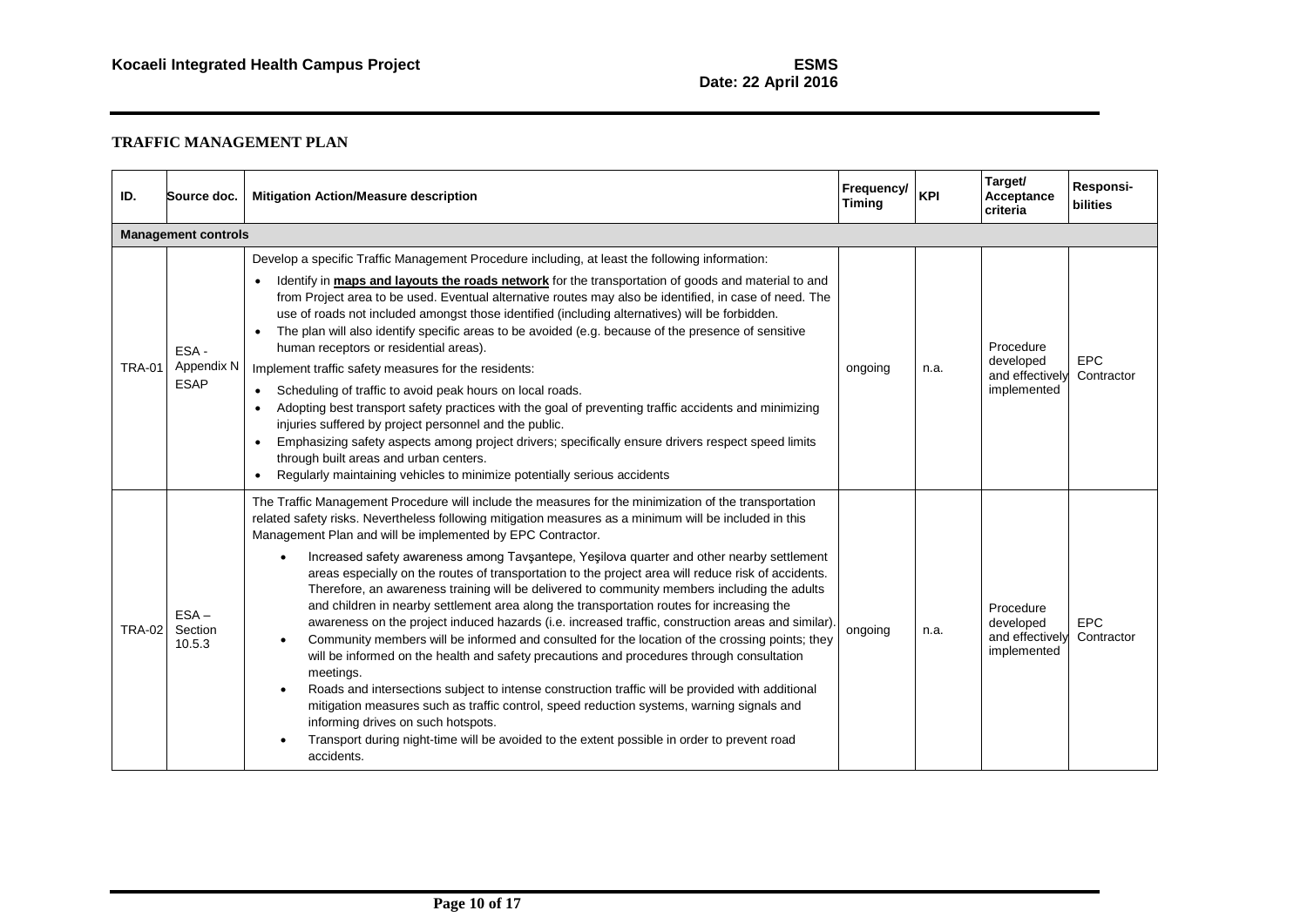| ID.           | Source doc.                                                                                                                                                                                                                                                                 | <b>Mitigation Action/Measure description</b>                                                                                                                                                                                                                                                                                                                                                                                                                                                                                                                                                                                                                                                                                                                                                                                                                                                                                                                                                                                                                                                                                                                                                                                                                                                                                                                                                                                                                                                                                                                                                                                                                               | Frequency/<br><b>Timing</b> | <b>KPI</b> | Target/<br>Acceptance<br>criteria                        | Responsi-<br><b>bilities</b> |
|---------------|-----------------------------------------------------------------------------------------------------------------------------------------------------------------------------------------------------------------------------------------------------------------------------|----------------------------------------------------------------------------------------------------------------------------------------------------------------------------------------------------------------------------------------------------------------------------------------------------------------------------------------------------------------------------------------------------------------------------------------------------------------------------------------------------------------------------------------------------------------------------------------------------------------------------------------------------------------------------------------------------------------------------------------------------------------------------------------------------------------------------------------------------------------------------------------------------------------------------------------------------------------------------------------------------------------------------------------------------------------------------------------------------------------------------------------------------------------------------------------------------------------------------------------------------------------------------------------------------------------------------------------------------------------------------------------------------------------------------------------------------------------------------------------------------------------------------------------------------------------------------------------------------------------------------------------------------------------------------|-----------------------------|------------|----------------------------------------------------------|------------------------------|
| TRA-03        | Official<br>Turkish<br>Reg. Gaz.<br>Num. &<br>Date:<br>23053.<br>18/07/1997                                                                                                                                                                                                 | Organize staff transportation to reduce the number of vehicles needed to the extent possible<br>$\bullet$<br>Use traffic control and appropriate signs to highlight warnings and to improve safety especially at<br>$\bullet$<br>intersections and junctions.<br>Use easy-to-read signs to indicate any type of diversion or traffic changes related to Project activities.<br>$\bullet$                                                                                                                                                                                                                                                                                                                                                                                                                                                                                                                                                                                                                                                                                                                                                                                                                                                                                                                                                                                                                                                                                                                                                                                                                                                                                   | ongoing                     | n.a.       | Procedure<br>developed<br>and effectively<br>implemented | <b>EPC</b><br>Contractor     |
| <b>TRA-04</b> | IFC - EHS<br>$GL -$<br>Community<br>Health and<br>Safety § 3.4<br>EBRD PR<br>4: Health<br>and Safety<br>§ 29 & 30<br>Turkish<br>Reg. Official<br>Gaz. Num.<br>& Date:<br>23053.<br>18/07/1997<br>Turkish<br>Reg. Official •<br>Gaz. Num.<br>& Date:<br>28801,<br>24/10/2013 | Ensure that the followings measures for traffic safety are in place:<br>Implement safe traffic control measures, such as road signs/flag-persons to warn of dangerous<br>$\bullet$<br>conditions:<br>Emphasizing safety aspects among drivers;<br>$\bullet$<br>Use of speed control devices on trucks, and remote monitoring of driver actions;<br>$\bullet$<br>Minimizing pedestrian interaction with construction vehicles;<br>$\bullet$<br>Collaboration with local communities and responsible authorities to improve signage, visibility and<br>$\bullet$<br>overall safety of roads, particularly along stretches located near schools or other locations where<br>children may be present. Collaborating with local communities on education about traffic and<br>pedestrian safety;<br>Using locally sourced materials, whenever possible, to minimize transport distances. Locating<br>associated facilities such as worker camps close to Project area and arranging worker bus transport<br>to minimizing external traffic;<br>Regular maintenance of vehicles and use of manufacturer approved parts to minimize potentially<br>$\bullet$<br>serious accidents caused by equipment malfunction or premature failure;<br>Respect all the provisions indicated in Regulation on Transportation of Hazardous Goods by Road. As<br>per this regulation transportation of hazardous materials can be done through highways and<br>peripheral roads and is not allowed through residential areas. If it is not possible to avoid trans<br>passing residential areas; transportation of hazardous material should be done under the supervision<br>of traffic police. | ongoing                     | n.a.       | All conditions<br>met                                    | <b>EPC</b><br>Contractor     |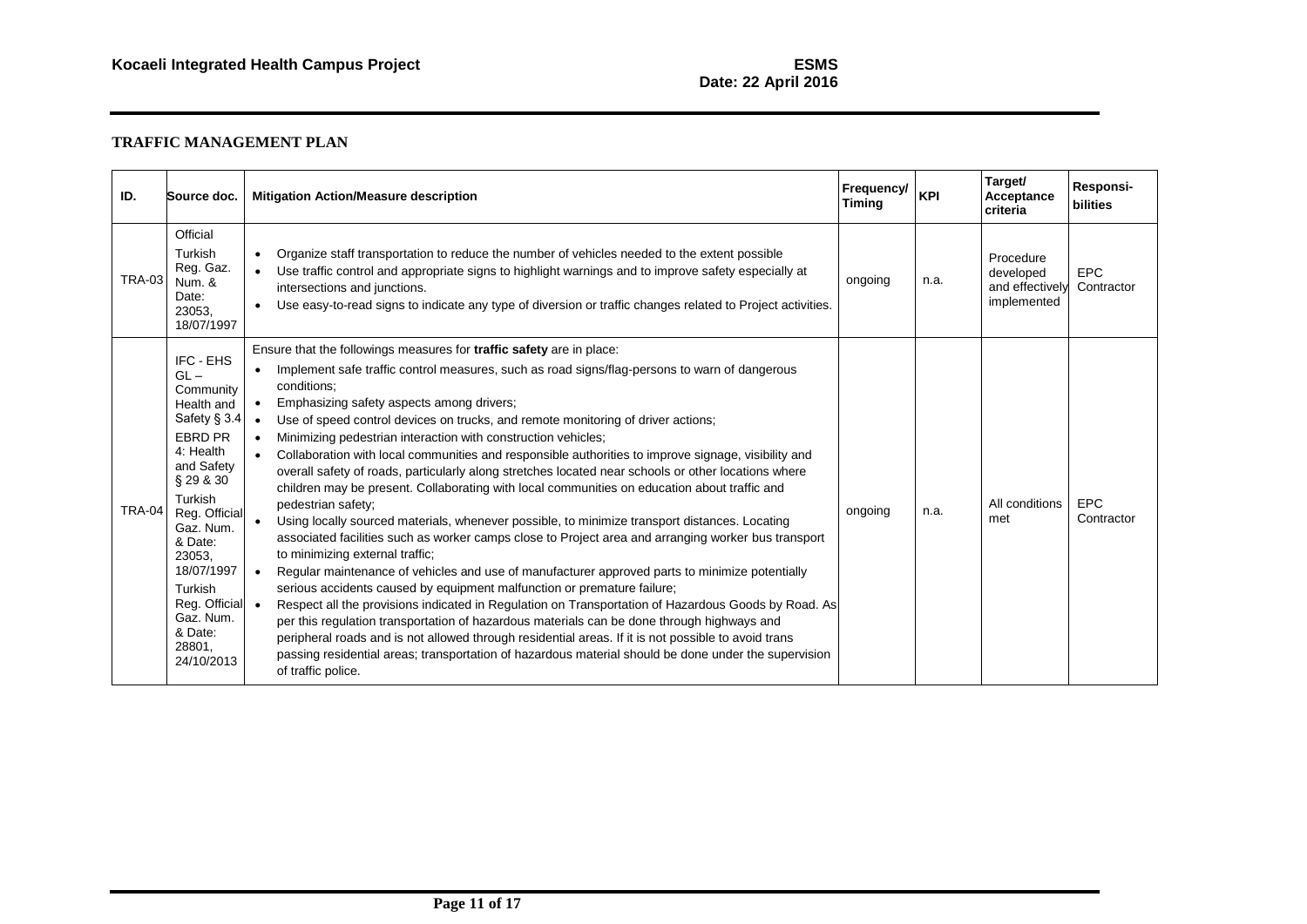| ID.           | Source doc.                                                                                                                                                  | <b>Mitigation Action/Measure description</b>                                                                                                                                                                                                                                                                                                                                                                                                                                                                                                                                                                                                                       | Frequency/<br><b>Timing</b> | <b>KPI</b> | Target/<br>Acceptance<br>criteria | Responsi-<br><b>bilities</b> |
|---------------|--------------------------------------------------------------------------------------------------------------------------------------------------------------|--------------------------------------------------------------------------------------------------------------------------------------------------------------------------------------------------------------------------------------------------------------------------------------------------------------------------------------------------------------------------------------------------------------------------------------------------------------------------------------------------------------------------------------------------------------------------------------------------------------------------------------------------------------------|-----------------------------|------------|-----------------------------------|------------------------------|
| <b>TRA-05</b> | $IFC - EHS$<br>$GL - OHS$<br>EBRD PR<br>4: Health<br>and Safety                                                                                              | Ensure that the followings measures for industrial vehicle driving and site traffic are in place:<br>Ensuring drivers undergo medical surveillance<br>Ensuring moving equipment with restricted rear visibility is outfitted with audible back-up alarms<br>Establishing rights-of-way, site speed limits, vehicle inspection requirements, operating rules and<br>procedures (e.g. prohibiting operation of forklifts with forks in down position), and control of traffic<br>patterns or direction<br>Restricting the circulation of delivery and private vehicles to defined routes and areas, giving<br>preference to 'one-way' circulation, where appropriate | ongoing                     | n.a.       | All conditions<br>met             | <b>EPC</b><br>Contractor     |
|               | <b>Noise Emission Control</b>                                                                                                                                |                                                                                                                                                                                                                                                                                                                                                                                                                                                                                                                                                                                                                                                                    |                             |            |                                   |                              |
| <b>TRA-06</b> | $IFC - EHS$<br>$GL - Env. §$<br>1.7<br><b>EBRD PR</b><br>4: Health<br>and Safety<br>Turkish<br>Reg. Official<br>Gaz. Num.<br>& Date:<br>27601.<br>04/06/2010 | Ensure that the following specific noise emission control measures are in place:<br>Schedule Project traffic for daylight hours, where possible<br>Schedule large vehicle (trucks and buses) trips as convoys to reduce the number of times per day a<br>disturbance may occur<br>Maintain vehicles in good condition to ensure they are no louder than other, similar vehicles on the<br>roadways<br>Reduce Project traffic routing through community areas wherever possible<br>$\bullet$                                                                                                                                                                        | ongoing                     | n.a.       | All conditions<br>met             | <b>EPC</b><br>Contractor     |
|               | <b>Air Pollution Control</b>                                                                                                                                 |                                                                                                                                                                                                                                                                                                                                                                                                                                                                                                                                                                                                                                                                    |                             |            |                                   |                              |
| <b>TRA-07</b> | Official Gaz.<br>Num. &<br>Date:<br>28837,<br>30/11/2013<br>Turkish<br>Reg. Official<br>Gaz. Num.<br>& Date:<br>27368,<br>06/10/2009                         | Ensure that the following specific air pollution control measures are in place:<br>Use closed injection systems and low level volatility of diesel fuel to prevent vaporization losses<br>$\bullet$<br>Minimize dust from open area sources by using control measures such as installing enclosures and<br>covers, and increasing the moisture content<br>Comply the provisions indicated in Regulation on Control of Exhaust Gas Emissions for the exhaust<br>$\bullet$<br>gas emissions arising from the engine land vehicles                                                                                                                                    | ongoing                     | n.a.       | All conditions<br>met             | EPC<br>Contractor            |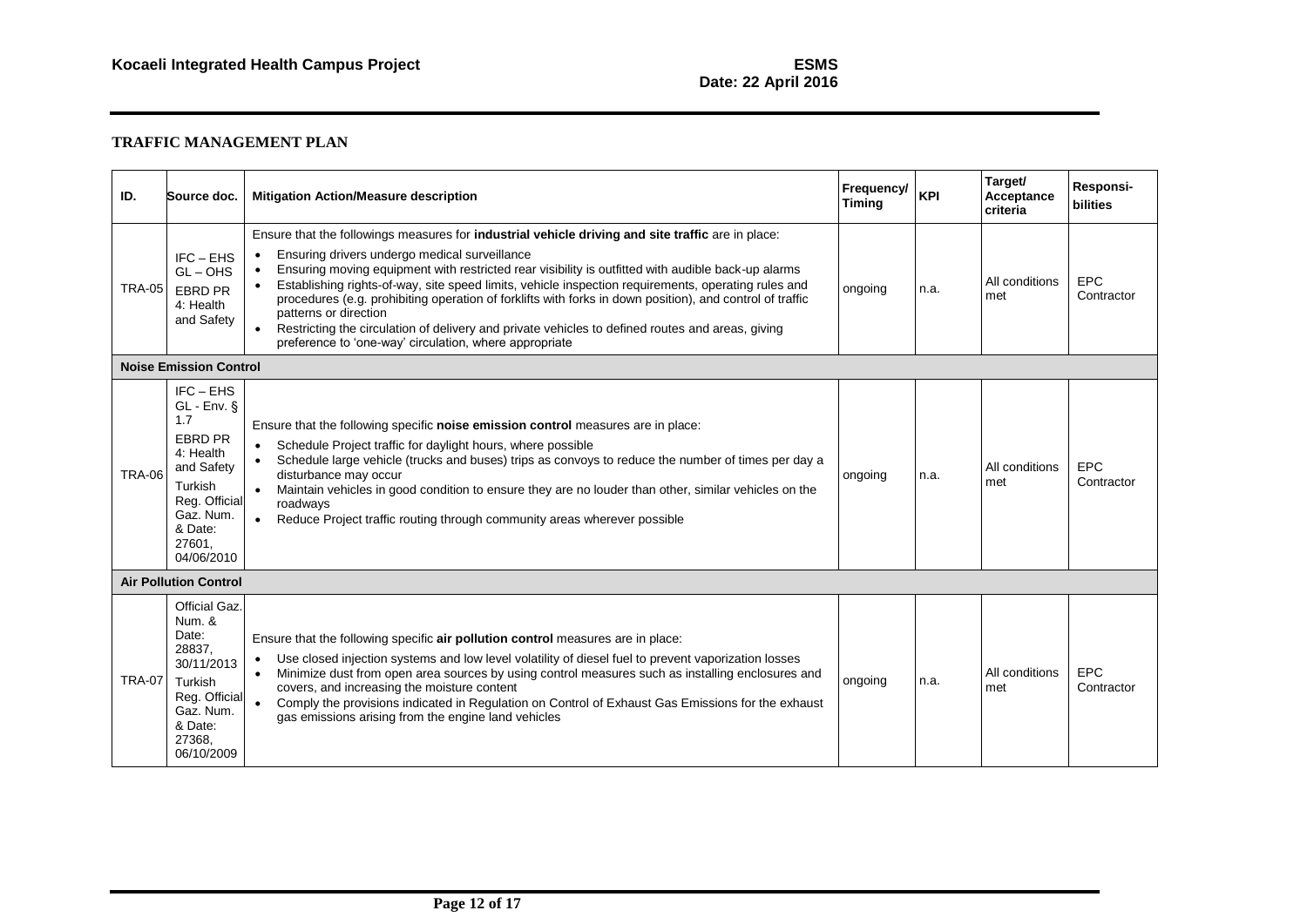# **Date: 22 April 2016**

| ID.             | Source doc.                                                    | <b>Mitigation Action/Measure description</b>                                                                                                                                                                                        | <b>Frequency/</b><br>Timing | <b>KPI</b>                  | Target/<br>Acceptance<br>criteria                        | <b>Responsi-</b><br>bilities |  |  |  |
|-----------------|----------------------------------------------------------------|-------------------------------------------------------------------------------------------------------------------------------------------------------------------------------------------------------------------------------------|-----------------------------|-----------------------------|----------------------------------------------------------|------------------------------|--|--|--|
| <b>Training</b> |                                                                |                                                                                                                                                                                                                                     |                             |                             |                                                          |                              |  |  |  |
| <b>TRA-08</b>   | IFC - EHS<br>$GL -$<br>Community<br>Health and<br>Safety § 3.4 | • Require licensing of all drivers and improve driving skills<br>• Train and license industrial vehicle operators in the safe operation of specialized vehicles such as<br>forklifts, including safe loading/unloading, load limits | ongoing                     | <b>Trained</b><br>Personnel | 90%<br>(i.e. only<br>motivated<br>exceptions<br>allowed) | <b>EPC</b><br>Contractor     |  |  |  |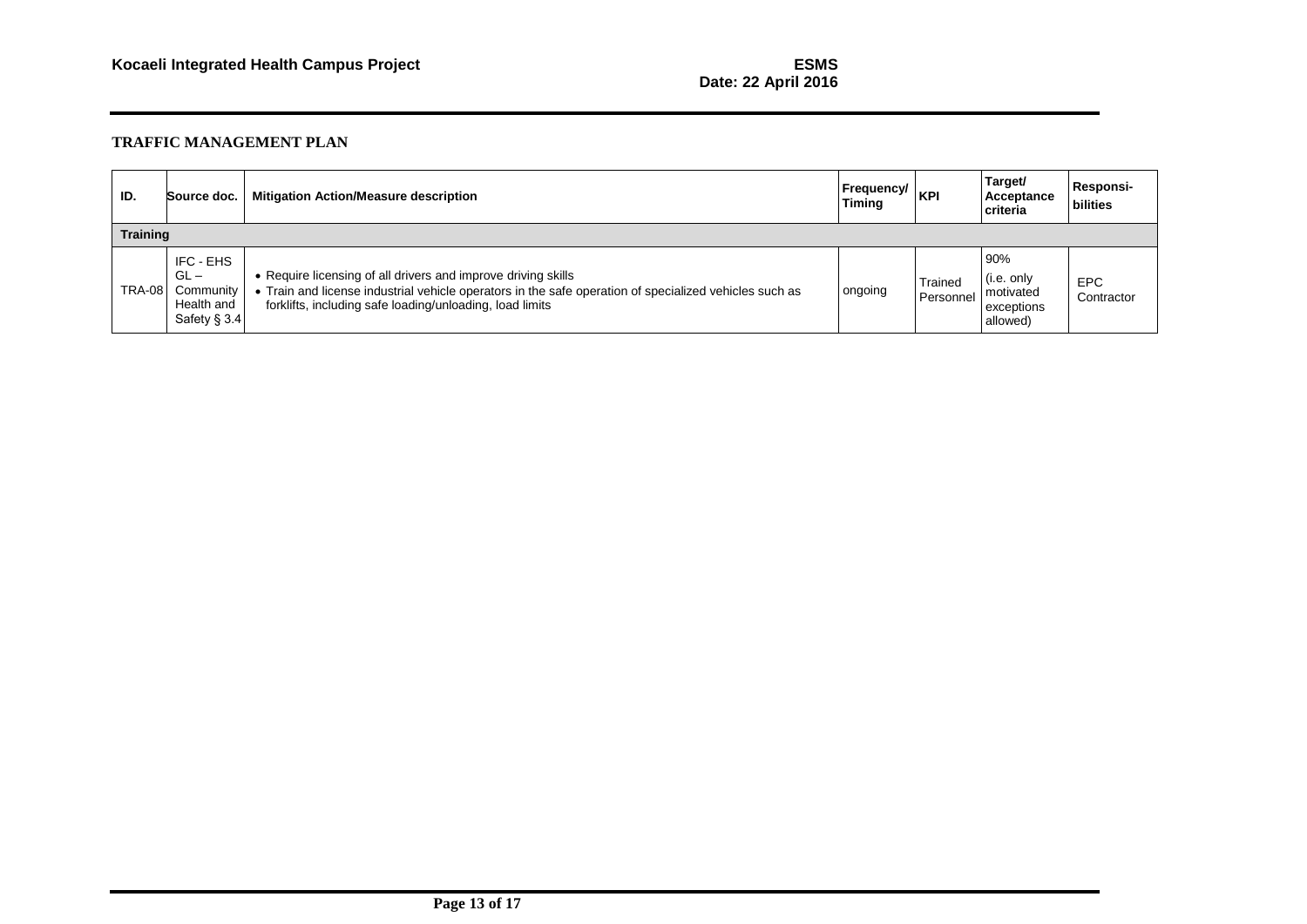#### <span id="page-14-0"></span>**5.0 MONITORING (MEASUREMENTS)**

The following table details the monitoring (measurement) activities identified for traffic management in the Construction phase.

For each monitoring activity and measure/action identified, the table shows:

- $\bullet$  the identification code (ID.);
- the reference (or source) documents (i.e. ESA, Turkish standard, permits, IFC Performance Standards and EHS Guidelines, EBRD Performance Requirements and OPIC or other GIIP);
- frequency/timing of the measurement;
- Key Performance Indicator (KPI), and related quantitative target, if the target consist of a regulatory limit this will be indicated;
- the related responsibility for implementing the monitoring activity.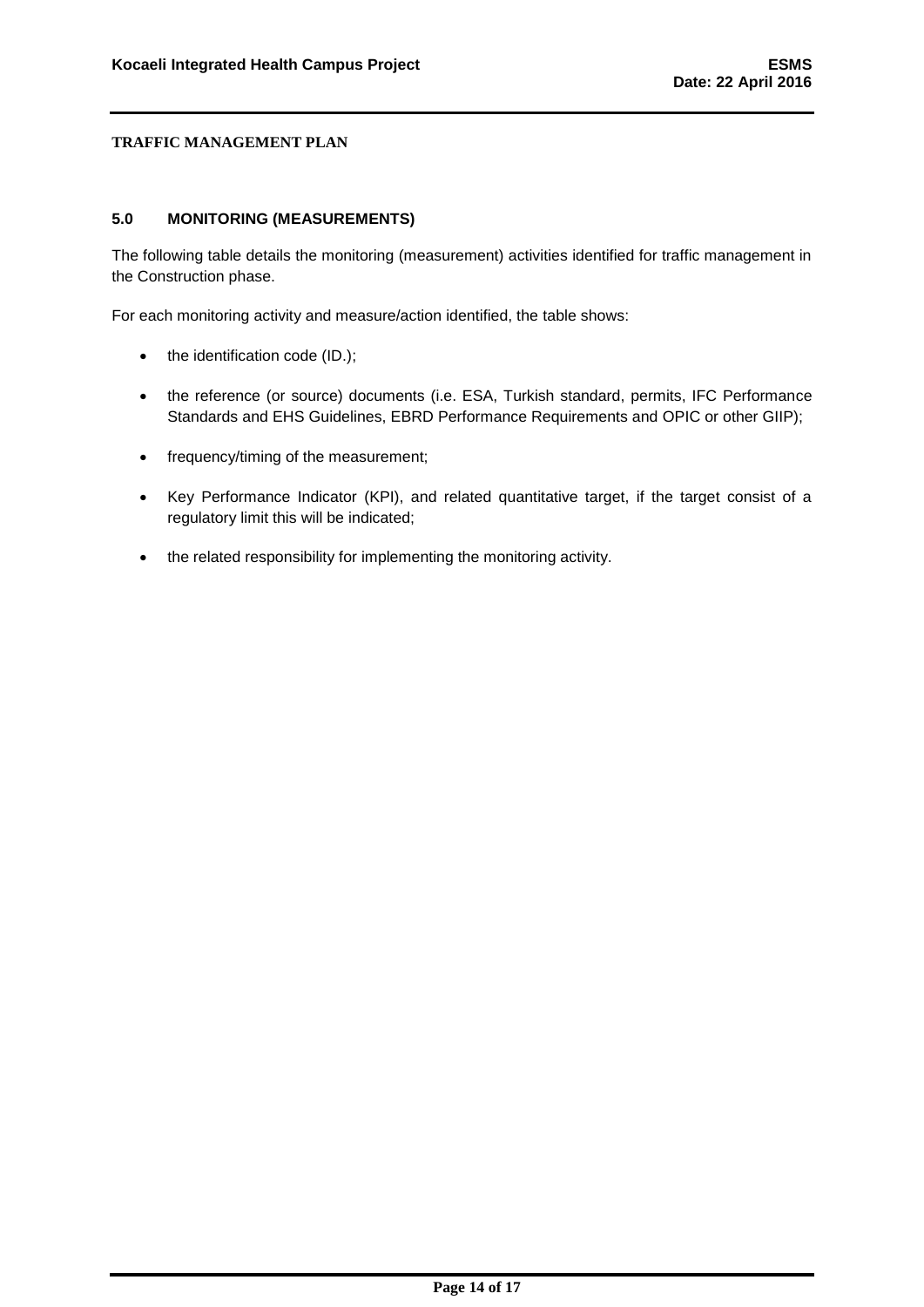# **Date: 22 April 2016**

| ID.           | Source doc.                                                                              | <b>Monitoring Action/Measure description</b>                                                                                                | <b>Frequency/Timing</b> | <b>KPI</b>                                                    | Target/<br>Acceptance<br>criteria | <b>Responsibilities</b>                                                              |
|---------------|------------------------------------------------------------------------------------------|---------------------------------------------------------------------------------------------------------------------------------------------|-------------------------|---------------------------------------------------------------|-----------------------------------|--------------------------------------------------------------------------------------|
| <b>TRA-09</b> | ESA § 9.1.8<br><b>ESA</b><br>Appendix N<br>$ESAP -$<br>Construction<br>Phase<br>Number 4 | Investigation of the incidents and accidents and<br>use of lesson's learned to improve traffic<br>mitigations                               | Continuous              | Number of<br>accidents                                        | N.A.                              | <b>EPC Contractor</b>                                                                |
| <b>TRA-10</b> | ESA § 9.1.8                                                                              | Driver education monitoring to ensure it takes<br>place                                                                                     | Monthly                 | Training<br>Records                                           | N.A.                              | <b>EPC Contractor for</b><br>providing monthly<br>records<br>SPV for collecting data |
| <b>TRA-11</b> | SEP § 7<br>Grievance<br>Mechanism<br>Procedure                                           | Comments and/or complaints received from<br>ongoing consultations or from grievances to<br>improve traffic mitigations                      | Monthly                 | Grievance<br>Records on<br>Project<br>vehicles and<br>drivers | N.A.                              | <b>EPC Contractor</b>                                                                |
| <b>TRA-12</b> | ESA § 9.1.6<br>§ 9.1.7                                                                   | Air quality and noise monitoring due to the heavy<br>duty vehicles                                                                          | Monthly                 | Emission<br>Reports                                           | Regulatory<br>Limits              | <b>EPC Contractor</b>                                                                |
| <b>TRA-13</b> | <b>SEP</b><br>Grievance<br>Mechanism<br>Procedure                                        | Feedback from local stakeholders regarding to any<br>perceived changes in noise impacts and air quality<br>changes linked to heavy traffic. | Monthly                 | Grievance<br>Records on<br>Project<br>vehicles                | N.A.                              | <b>EPC Contractor</b>                                                                |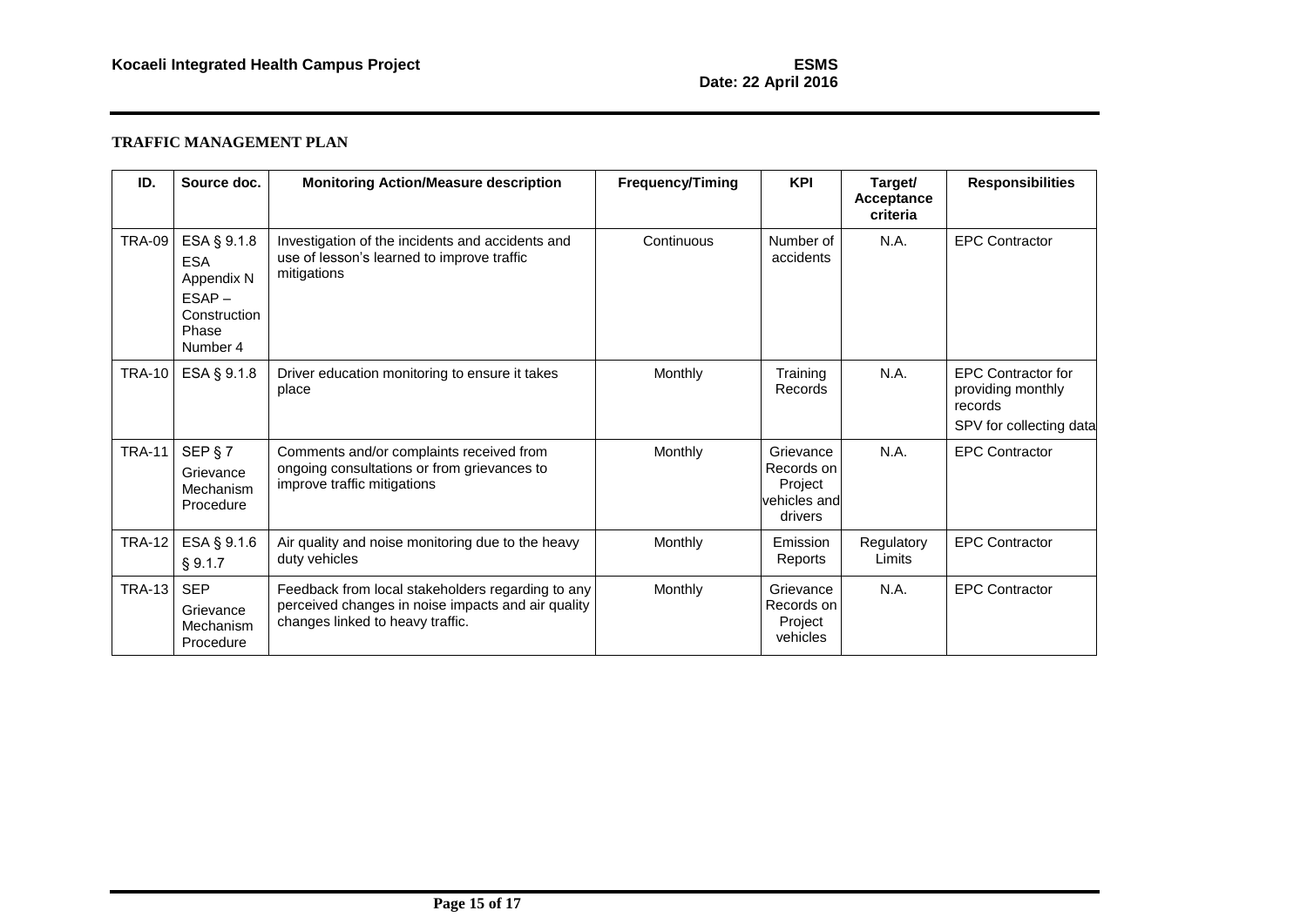#### <span id="page-16-0"></span>**6.0 AUDIT AND REVIEW**

The correct implementation of this Management Plan is verified through internal and external inspections and audits to be carried out according to the requirements included in "ESMS Manual".

The schedule, the frequency, the scope and objectives of the audit as well as the responsible internal auditors are indicated in the Audit Program that will be developed and updated by SPV HSE Department.

Internal auditing will address:

- the correct implementation of this Management Plan;
- the correct development and implementation of EPC Contractor's Procedure;
- the correct and timely implementation of an auditing and review system by the EPC Contractor;
- each of the point indicated in the tables in section 4 (mitigation actions/measures) and 5 (monitoring/measurements) of this plan.

During the inspections the audit team will address in particular:

- inspections for dust emission should be carried out and prolonged dry or windy conditions;
- inspections for noise emission should be carried out and the inspection frequency should be increased when activities with a high potential to produce noise are being carried;
- interviews with personnel should be also take place in order to ensure that the personnel is qualified and trained;
- main OHS aspects (such as wearing of PPE, presence of firefighting equipment) have to be as well verified.

Evidences and results of the inspection and audit activities are included in the audit reports and in the "Non-Conformity and Preventive/Corrective actions" records.

SPV Management reviews results of inspections and audits and the progress of the Preventive/Corrective actions and takes additional appropriate actions if necessary according to the indications included in "Management Review" Section of the ESMS Manual.